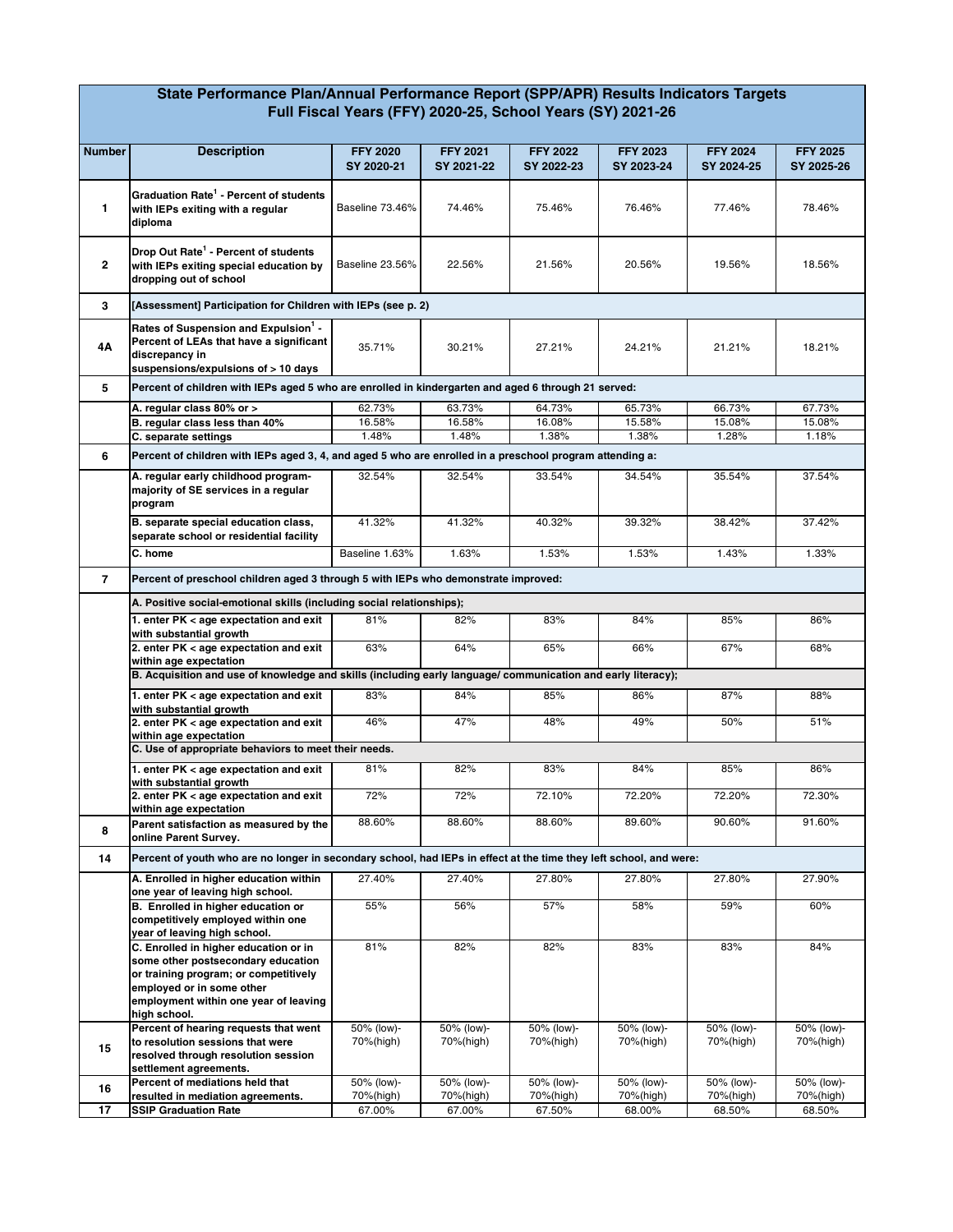| State Performance Plan/Annual Performance Report (SPP/APR) Results Indicators Targets<br>Full Fiscal Years (FFY) 2020-25, School Years (SY) 2021-26 |                                                                                                                                                                                                                                                                |                               |                               |                               |                               |                               |                               |  |
|-----------------------------------------------------------------------------------------------------------------------------------------------------|----------------------------------------------------------------------------------------------------------------------------------------------------------------------------------------------------------------------------------------------------------------|-------------------------------|-------------------------------|-------------------------------|-------------------------------|-------------------------------|-------------------------------|--|
| <b>Number</b>                                                                                                                                       | <b>Description</b>                                                                                                                                                                                                                                             | <b>FFY 2020</b><br>SY 2020-21 | <b>FFY 2021</b><br>SY 2021-22 | <b>FFY 2022</b><br>SY 2022-23 | <b>FFY 2023</b><br>SY 2023-24 | <b>FFY 2024</b><br>SY 2024-25 | <b>FFY 2025</b><br>SY 2025-26 |  |
|                                                                                                                                                     | Lag data, data from the prior school year, is used in reporting this Indicator. For example, data from SY 2019-20 instead of 2020-21 is reported in FFY<br>$\mathrm{^{2}The}$<br>2020.<br>Baseline year will be 2018-19 due to the impact of COVID in 2019-20. |                               |                               |                               |                               |                               |                               |  |